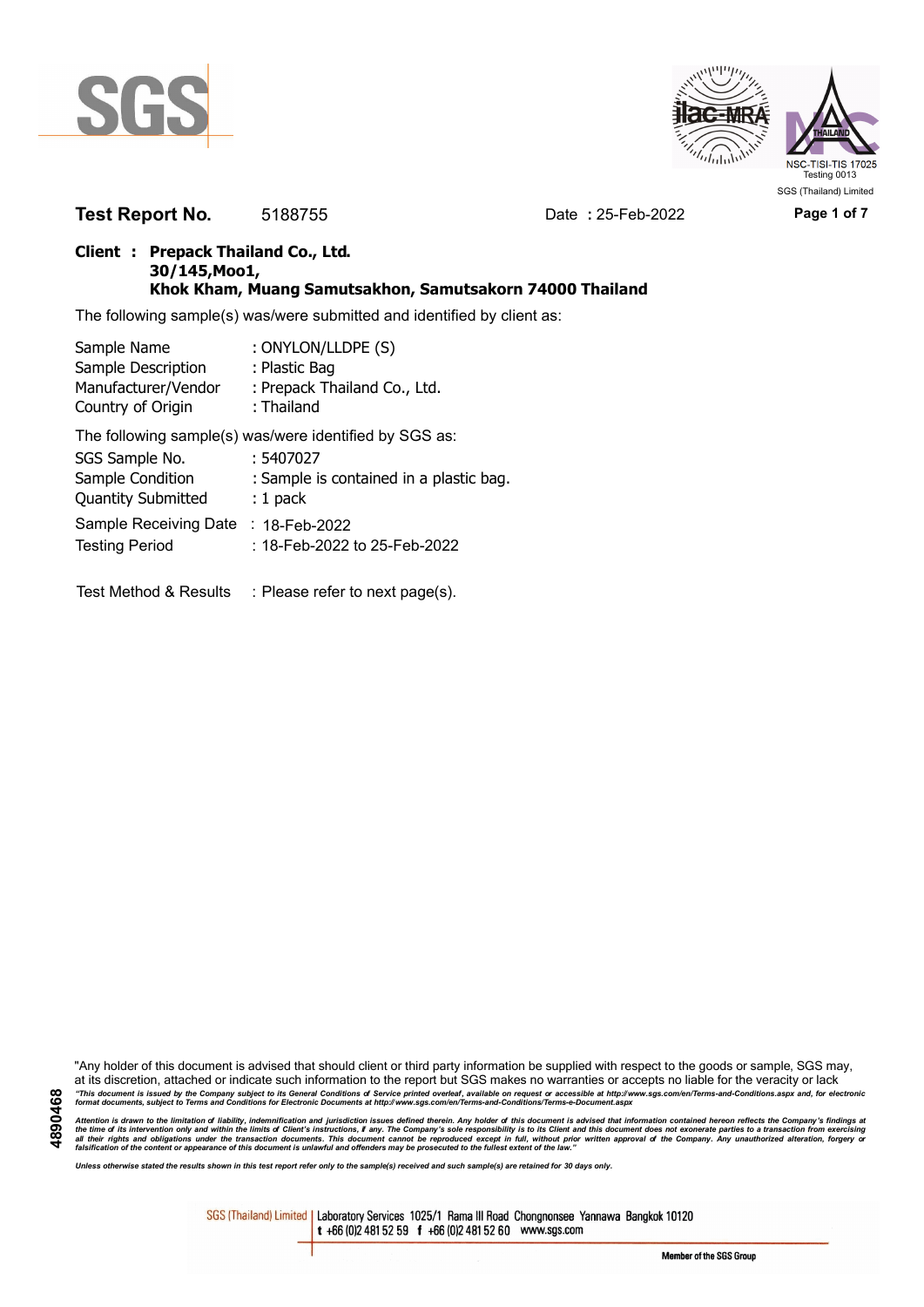



# **Test Report No.** 5188755 Date **:** 25-Feb-2022 **Page 2 of 7**

#### **Test Requested & Result Summary**

Test Requested : Please refer to the result summary (Test parameter(s) was/were selected by client).

Result Summary:

| <b>Test Requested</b>                                     | Conclusion  |
|-----------------------------------------------------------|-------------|
| Commission Regulation (EU) No 10/2011 of 14 January 2011, |             |
| hence Article 3 of European Regulation No. 1935/2004 and  |             |
| its amendment (EU) 2020/1245 Regulation                   |             |
| a) Plastic - Overall migration##                          |             |
| 3% Acetic Acid (W/V) Aqueous Solution                     | <b>PASS</b> |
| 10% Ethanol (V/V) Aqueous Solution                        | <b>PASS</b> |
| 20% Ethanol (V/V) Aqueous Solution                        | <b>PASS</b> |
| <b>Rectified Olive Oil</b>                                | <b>PASS</b> |
| b) Plastic - Specific Migration of Heavy Metal#           | <b>PASS</b> |

Remark:

1. Test results in this report are applicable for the item tested and reflects the tested sample as received.

2. # ; The decision rules based on simple acceptance which the probability of false accept may be as high as 50% in case the results is exactly on the tolerance limit.

3. ## ; The decision rules based on the requested specification or standard.

#### **Signed for and on behalf of SGS (Thailand) Limited**

**Rutchuporn Moungsom Laboratory manager - Hardgood**

"Any holder of this document is advised that should client or third party information be supplied with respect to the goods or sample, SGS may, at its discretion, attached or indicate such information to the report but SGS makes no warranties or accepts no liable for the veracity or lack "This document is issued by the Company subject to its General Conditions of Service printed overleaf, available on request or accessible at http://www.sgs.com/en/Terms-and-Conditions.aspx and, for electronic<br>format docume

Attention is drawn to the limitation of liability, indemnification and jurisdiction issues defined therein. Any holder of this document is advised that information contained hereon reflects the Company's findings at<br>all th

*Unless otherwise stated the results shown in this test report refer only to the sample(s) received and such sample(s) are retained for 30 days only.*

SGS (Thailand) Limited | Laboratory Services 1025/1 Rama III Road Chongnonsee Yannawa Bangkok 10120 t +66 (0)2 481 52 59 f +66 (0)2 481 52 60 www.sgs.com

Member of the SGS Group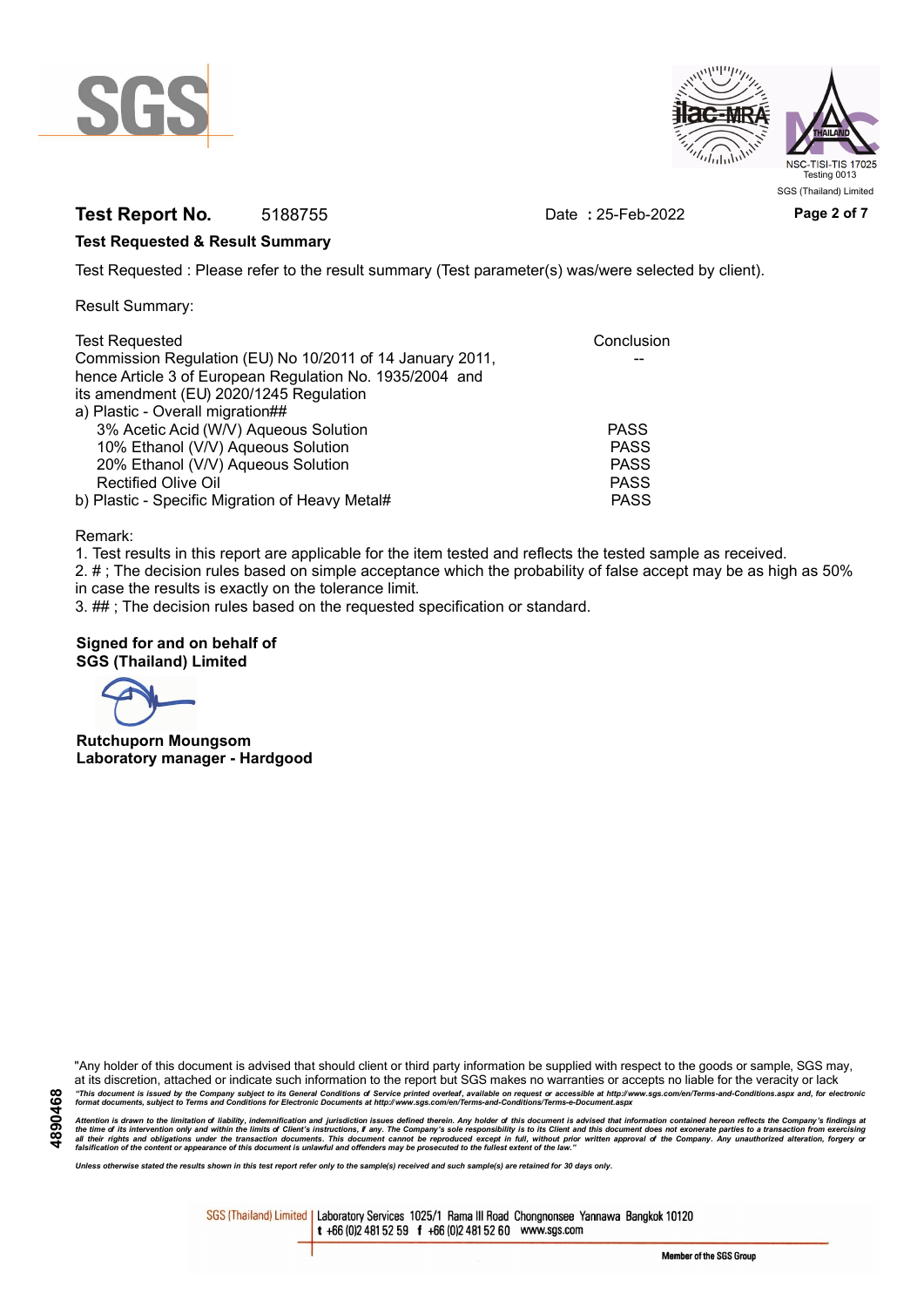



# **Test Report No.** 5188755 Date **:** 25-Feb-2022 **Page 3 of 7**

**TEST RESULTS**

#### **European Commission Regulation (EU) No 10/2011 and its amendment (EU) 2020/1245 Regulation**

#### **a) Plastic - Overall migration\*\*\***

Method : With reference to Commission Regulation (EU) No 10/2011 of 14 January 2011 Annex III and Annex V for selection of condition and EN 1186-1:2002 for selection of test method (1st migration); EN 1186-5:2002 aqueous food simulants by cell method; EN 1186-4:2002 olive oil by cell method.

| <b>Simulant Used</b>                     | <b>Test Condition</b>     | Result (1)<br>(mg/dm2) | <b>Reporting Limit</b><br>(mg/dm2) | <b>Permissible Limit</b><br>(mg/dm2) |
|------------------------------------------|---------------------------|------------------------|------------------------------------|--------------------------------------|
| 3% Acetic Acid (W/V) Aqueous<br>Solution | 1 hour at<br>100 Degree C | ND.                    | 3.0                                | 10                                   |
| 10% Ethanol (V/V) Aqueous Solution       | 1 hour at<br>100 Degree C | ND.                    | 3.0                                | 10                                   |
| 20% Ethanol (V/V) Aqueous Solution       | 1 hour at<br>100 Degree C | ND.                    | 3.0                                | 10                                   |
| Rectified Olive Oil                      | 1 hour at<br>100 Degree C | <b>ND</b>              | 3.0                                | 10                                   |
| Comment                                  |                           | <b>PASS</b>            |                                    |                                      |

Sample Description :

1. Clear plastic bag with multicolor printed (inside)

#### Note :

1. mg/dm2 = milligram per square decimeter

2. Degree C = degree Celsius

3. ND = Not Detected

4. Permissible Limit is according to Commission Regulation (EU) No 10/2011 of 14 January 2011 and its amendment (EU) 2020/1245 Regulation.

**Remark** 

- 1. Analytical tolerance of aqueous simulants is 2mg/dm2 or 12mg/kg
- 2. Analytical tolerance of fatty food simulants is 3mg/dm2 or 20mg/kg
- 3. Test condition & simulant were specified by client.
- 4. The ratio of surface area to volume ratio is 20 dm2 per 1 kg of foodstuff in contact with.
- 5. The product is single-use as specified by client.

"Any holder of this document is advised that should client or third party information be supplied with respect to the goods or sample, SGS may, at its discretion, attached or indicate such information to the report but SGS makes no warranties or accepts no liable for the veracity or lack "This document is issued by the Company subject to its General Conditions of Service printed overleaf, available on request or accessible at http://www.sgs.com/en/Terms-and-Conditions.aspx and, for electronic<br>format docume

Attention is drawn to the limitation of liability, indemnification and jurisdiction issues defined therein. Any holder of this document is advised that information contained hereon reflects the Company's findings at<br>all th

*Unless otherwise stated the results shown in this test report refer only to the sample(s) received and such sample(s) are retained for 30 days only.*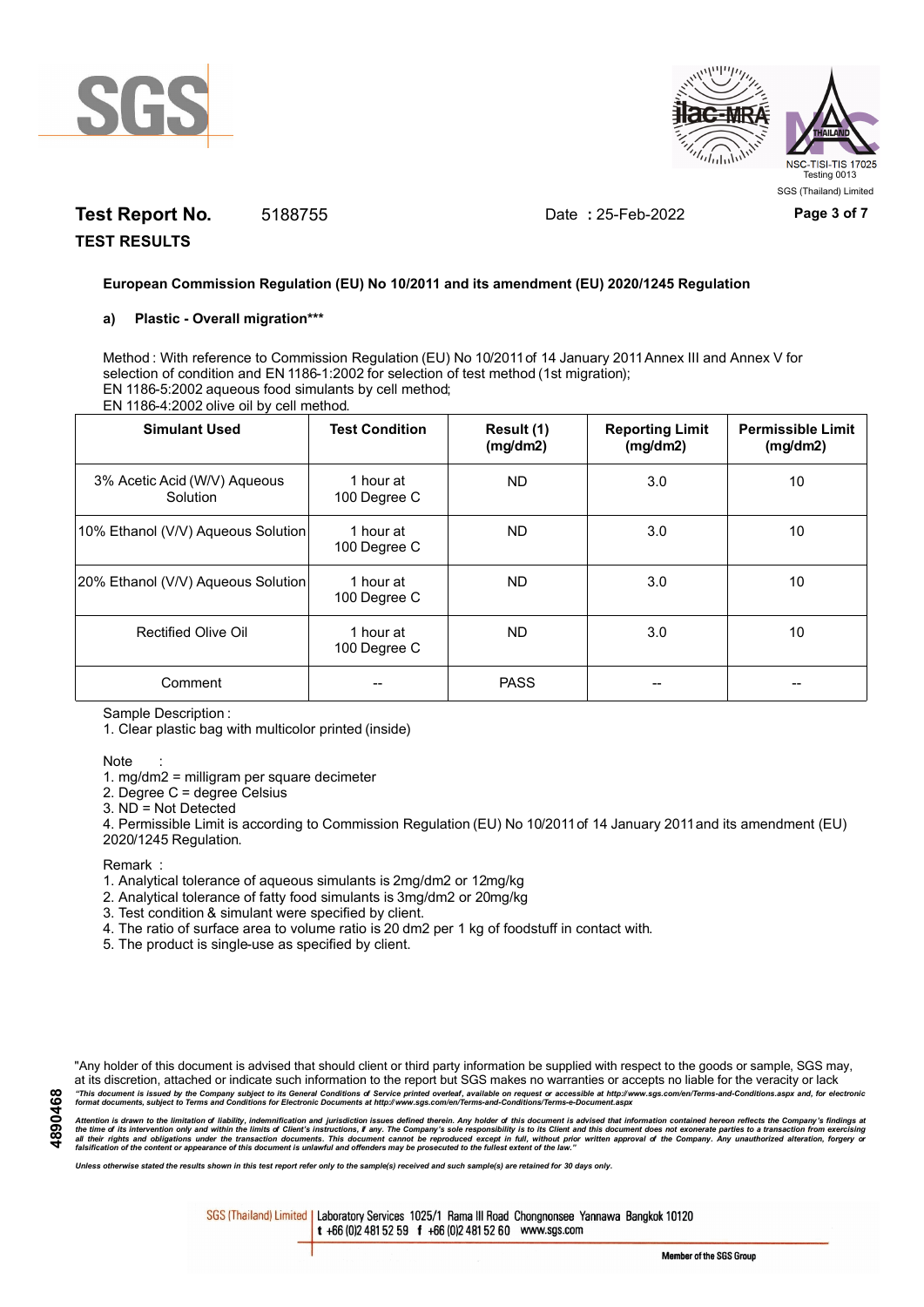



## **Test Report No.** 5188755 Date **:** 25-Feb-2022 **Page 4 of 7**

#### **TEST RESULTS**

#### **b) Specific migration of heavy metal\*\*\***

Method: With reference to EN 13130-1:2004. Analysis was performed by Analysis was performed by ICP-MS / ICP-OES. Ammonium was analyzed by UV-Vis Spectrophotometer. Simulant Used: 3% acetic acid (w/v) in aqueous solution Test Condition: 100 Degree C for 1 hour (1st Migration) Single-use article:

| <b>Test Item</b>                | Result (1)<br>(mg/kg)<br>(1 st migration) | <b>Reporting Limit</b><br>(mg/kg) | <b>Permissible Limit</b><br>(mg/kg) |  |
|---------------------------------|-------------------------------------------|-----------------------------------|-------------------------------------|--|
| Specific Migration of Aluminium | <b>ND</b>                                 | 0.1                               | 1                                   |  |
| Specific Migration of Antimony  | <b>ND</b>                                 | 0.01                              | 0.04                                |  |
| Specific Migration of Arsenic   | <b>ND</b>                                 | 0.01                              | 0.01                                |  |
| Specific Migration of Barium    | <b>ND</b>                                 | 0.25                              |                                     |  |
| Specific Migration of Cadmium   | <b>ND</b>                                 | 0.002                             | 0.002                               |  |
| Specific Migration of Chromium  | <b>ND</b>                                 | 0.01                              | 0.01                                |  |
| Specific Migration of Cobalt    | <b>ND</b>                                 | 0.01                              | 0.05                                |  |
| Specific Migration of Copper    | <b>ND</b>                                 | 0.25                              | 5                                   |  |
| Specific Migration of Iron      | <b>ND</b>                                 | 5                                 | 48                                  |  |
| Specific Migration of Lead      | <b>ND</b>                                 | 0.01                              | 0.01                                |  |
| Specific Migration of Lithium   | <b>ND</b>                                 | 0.1                               | 0.6                                 |  |

"Any holder of this document is advised that should client or third party information be supplied with respect to the goods or sample, SGS may, at its discretion, attached or indicate such information to the report but SGS makes no warranties or accepts no liable for the veracity or lack "This document is issued by the Company subject to its General Conditions of Service printed overleaf, available on request or accessible at http://www.sgs.com/en/Terms-and-Conditions.aspx and, for electronic<br>format docume

Attention is drawn to the limitation of liability, indemnification and jurisdiction issues defined therein. Any holder of this document is advised that information contained hereon reflects the Company's findings at<br>all th

*Unless otherwise stated the results shown in this test report refer only to the sample(s) received and such sample(s) are retained for 30 days only.*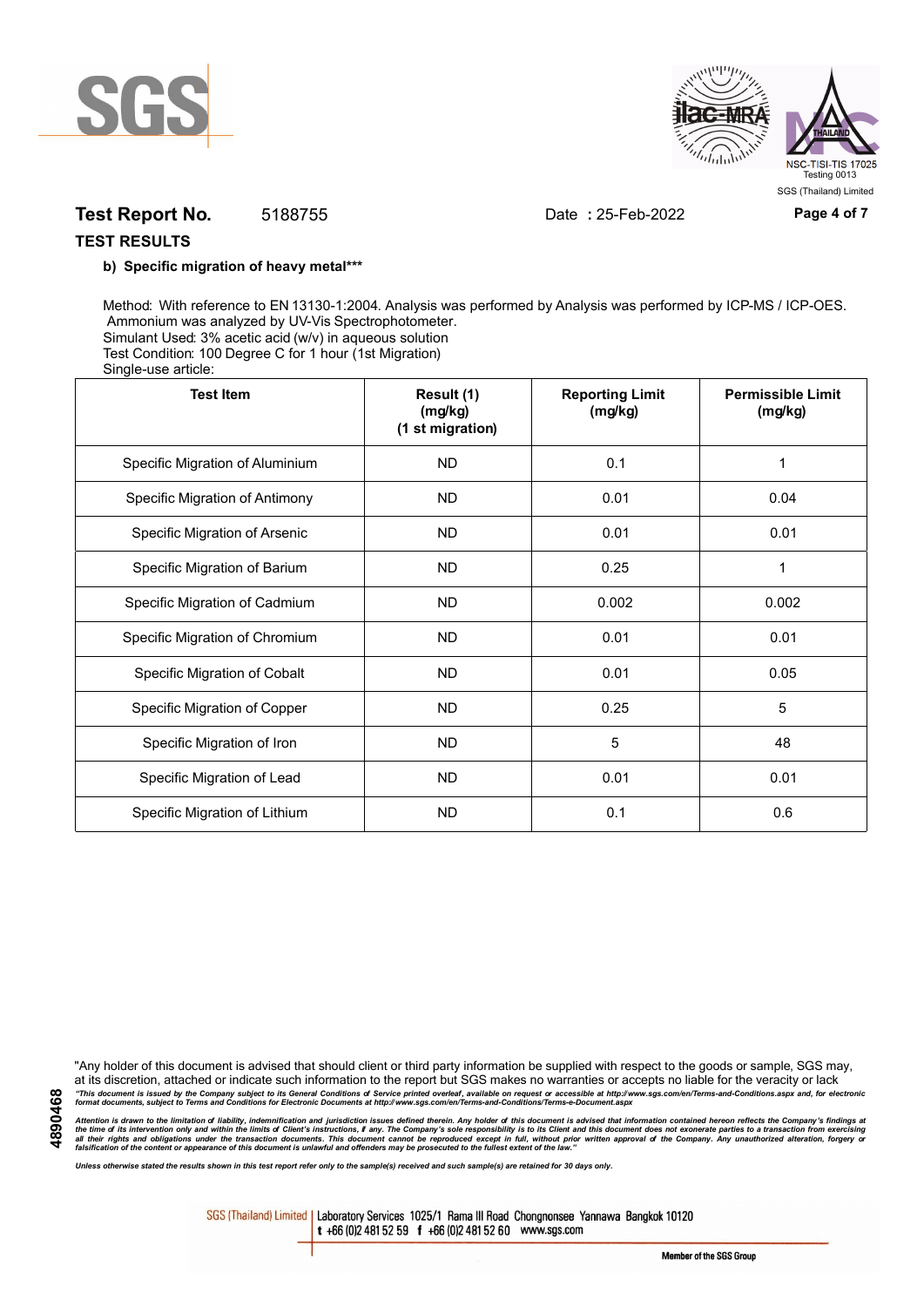



# **Test Report No.** 5188755 Date **:** 25-Feb-2022 **Page 5 of 7**

|  |  |  | . <b>.</b>          |  |  |  |  |
|--|--|--|---------------------|--|--|--|--|
|  |  |  |                     |  |  |  |  |
|  |  |  | <b>TEST RESULTS</b> |  |  |  |  |

| <b>Test Item</b>                                                     | Result (1)<br>(mg/kg)<br>(1 st migration) | <b>Reporting Limit</b><br>(mg/kg) | <b>Permissible Limit</b><br>(mg/kg) |
|----------------------------------------------------------------------|-------------------------------------------|-----------------------------------|-------------------------------------|
| Specific Migration of Manganese                                      | <b>ND</b>                                 | 0.1                               | 0.6                                 |
| Specific Migration of Mercury                                        | <b>ND</b>                                 | 0.01                              | 0.01                                |
| Specific Migration of Nickel                                         | <b>ND</b>                                 | 0.01                              | 0.02                                |
| Specific Migration of Zinc                                           | <b>ND</b>                                 | 0.5                               | 5                                   |
| Specific Migration of Europium                                       | <b>ND</b>                                 | 0.025                             |                                     |
| Specific Migration of Gadolinium                                     | <b>ND</b>                                 | 0.025                             |                                     |
| Specific Migration of Lanthanum                                      | <b>ND</b>                                 | 0.025                             |                                     |
| Specific Migration of Terbium                                        | <b>ND</b>                                 | 0.025                             |                                     |
| Specific Migration of Europium + Gadolinium<br>+ Lanthanum + Terbium | <b>ND</b>                                 |                                   | 0.05                                |
| Comment                                                              | <b>PASS</b>                               |                                   |                                     |

"Any holder of this document is advised that should client or third party information be supplied with respect to the goods or sample, SGS may, at its discretion, attached or indicate such information to the report but SGS makes no warranties or accepts no liable for the veracity or lack "This document is issued by the Company subject to its General Conditions of Service printed overleaf, available on request or accessible at http://www.sgs.com/en/Terms-and-Conditions.aspx and, for electronic<br>format docume

Attention is drawn to the limitation of liability, indemnification and jurisdiction issues defined therein. Any holder of this document is advised that information contained hereon reflects the Company's findings at<br>all th

*Unless otherwise stated the results shown in this test report refer only to the sample(s) received and such sample(s) are retained for 30 days only.*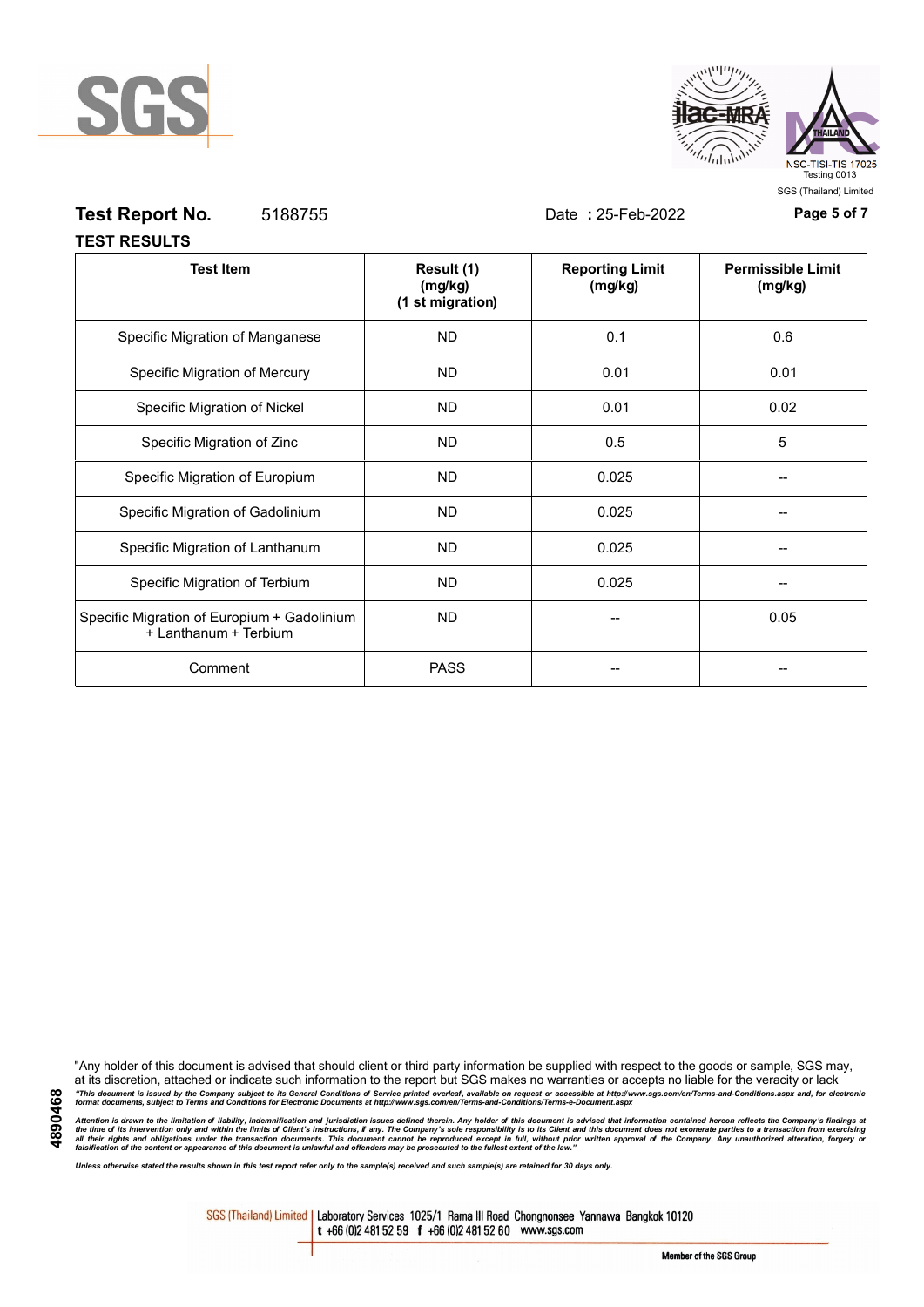



# **Test Report No.** 5188755 Date **:** 25-Feb-2022 **Page 6 of 7 TEST RESULTS**

| <b>Test Item</b>                | Result (1)<br>(mg/kg)<br>(1st migration) | <b>Reporting Limit (mg/kg)</b> |
|---------------------------------|------------------------------------------|--------------------------------|
| Specific Migration of Ammonium  | <b>ND</b>                                |                                |
| Specific Migration of Calcium   | ND.                                      |                                |
| Specific Migration of Magnesium | <b>ND</b>                                |                                |
| Specific Migration of Potassium | ND.                                      |                                |
| Specific Migration of Sodium    | <b>ND</b>                                |                                |

Sample Description:

1. Clear plastic bag with multicolor printed (inside)

Note :

1. mg/kg = milligram per kilogram of foodstuff in contact with

- 2. Degree C = degree Celsius
- 3. ND = Not Detected

4. Permissible Limit is according to Commission Regulation (EU) No 10/2011 of 14 January 2011 and its amendment (EU) 2020/1245 Regulation.

Remark:

1. Test condition & simulant were specified by client..

2. The ratio of surface area to volume ratio is 6 dm2 per 1 kg of foodstuff in contact with.

3. The product is single-use as specified by client.

Remark:The test item(s) marked \*\*\* on test report is/are analyzed at SGS (Thailand) Limited, address: 41/16-20 and 41/23 Soi Rama III 59, Rama III road, Chongnonsee, Yannawa, Bangkok.

"Any holder of this document is advised that should client or third party information be supplied with respect to the goods or sample, SGS may, at its discretion, attached or indicate such information to the report but SGS makes no warranties or accepts no liable for the veracity or lack "This document is issued by the Company subject to its General Conditions of Service printed overleaf, available on request or accessible at http://www.sgs.com/en/Terms-and-Conditions.aspx and, for electronic<br>format docume

Attention is drawn to the limitation of liability, indemnification and jurisdiction issues defined therein. Any holder of this document is advised that information contained hereon reflects the Company's findings at<br>all th

*Unless otherwise stated the results shown in this test report refer only to the sample(s) received and such sample(s) are retained for 30 days only.*